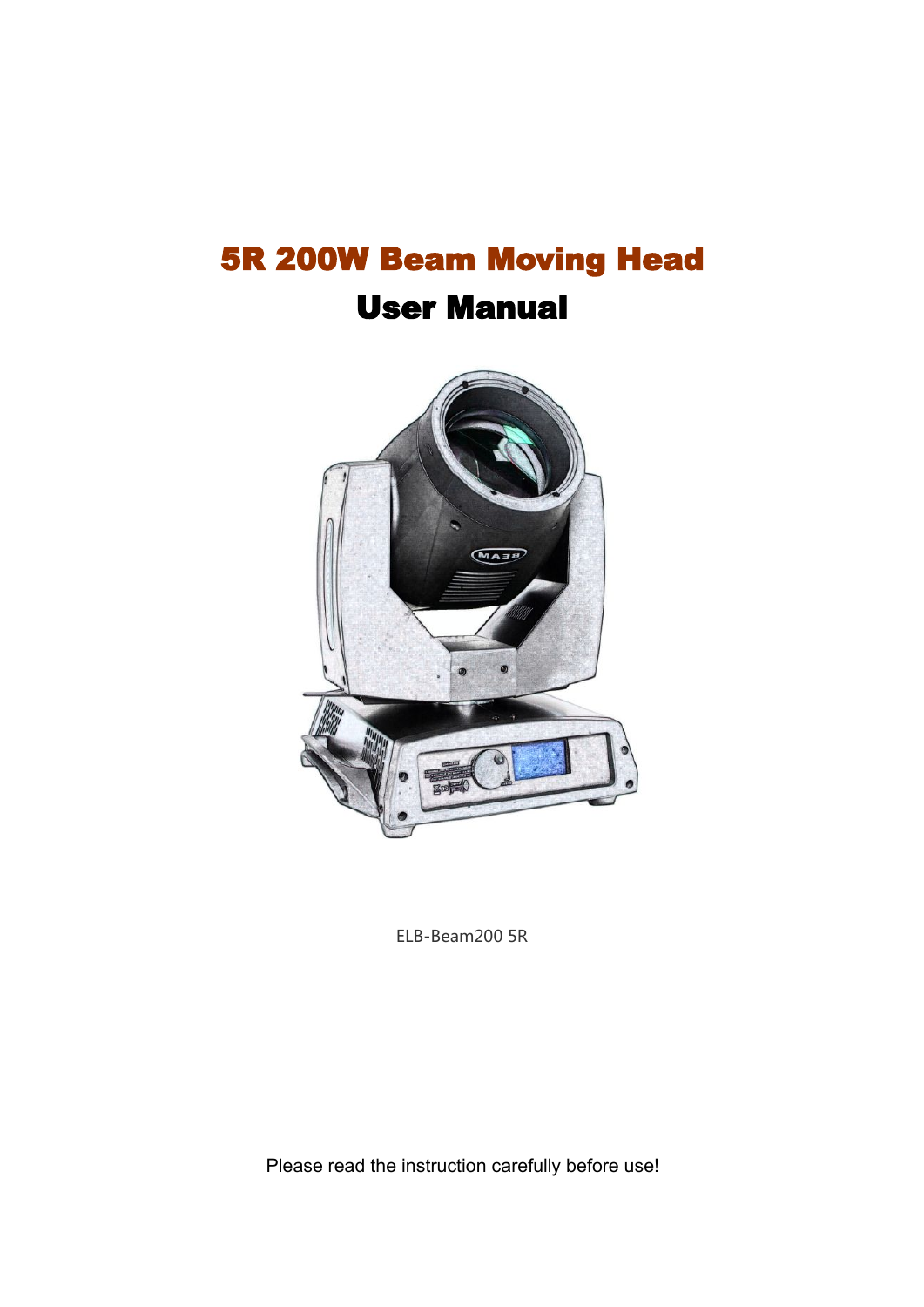## **Tech. Specification:**

5R 200W Beam Moving Head , one model of Beam Series:

- $\triangleright$  A efficient , creative beam moving head lighting, with diversified colorful/powerful/ wide reachable Beam effect.
- > 3 operation modes: DMX 512, Master/slave, Sound Activation
- > Built-in programs under master/Slave mode controlled by music.
- > Input voltage: AC 100-245V,50-60Hz
- Lamp Source : Philips 5R YODN AC190W(VS-5RE)
- $\triangleright$  Pan/Tilt:540/270
- Gobo wheel :17 Gobo+white,14 Color.
- Prism:8-prism effect.Zoom : 0-3.8 degree electronic zoom
- Frost: 0-100%.
- $\triangleright$  Dimmer: 0-100%.
- > Focus: electronic.
- $\triangleright$  Channels: 16CH
- $\geq$  Shutter: 0.5-9 times/second radom strobe
- > Net Weight: 17.5kgs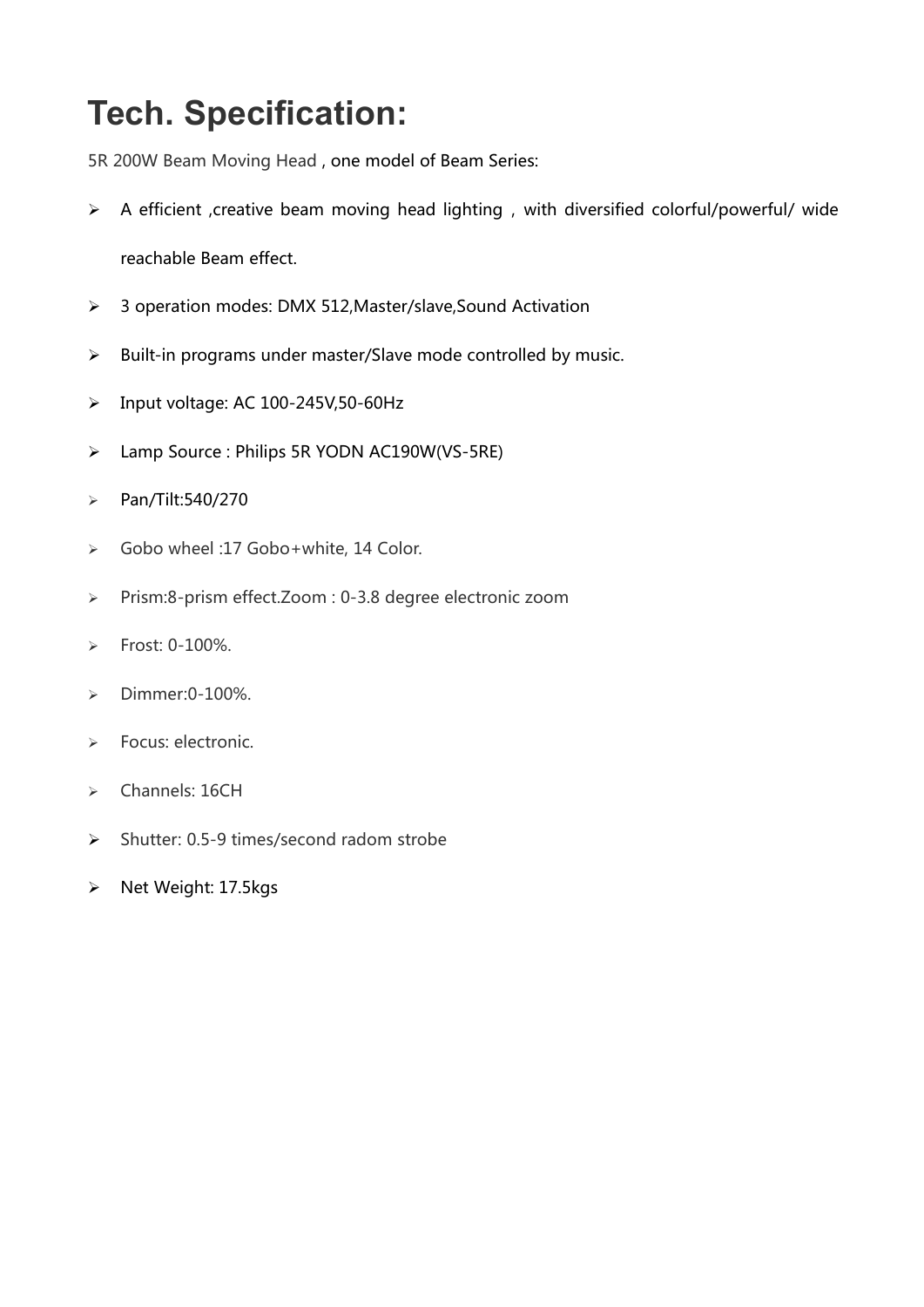# **1.Button Instruction**



The function of "L" (Left) and "R" (Right) is the same: Back to last interface

"Up"、"Down" button : Choose、edit

"OK" button : Executive function、 start editing、 exit editing

Take the "modify DMX address code" as an example, show the use of button as below:

1. If the current interface is not the main one, press the "Left" button (one or multiple) can get back to the main interface

2. In the main interface, press the "Up" key or "Down" button to select the "Settings" button

3. Press the "OK" button, enter the "Settings" interface

4. In the "Settings" interface, press the "Up" button or "Down" button to select "DMX address"

- 5. Press the "OK" button to enter edit state
- 6. Press the "Up" button or "Down" button to modify the DMX address code
- 7. Press the "OK" button to exit editing state

If use the touch screen, the process is more convenient.

1. In the main window touch "Settings" button to enter the "Settings" interface

2. It is the same with  $4 \sim 7$  steps (can use the true buttons, also can use the touch button), no longer talk about them in details.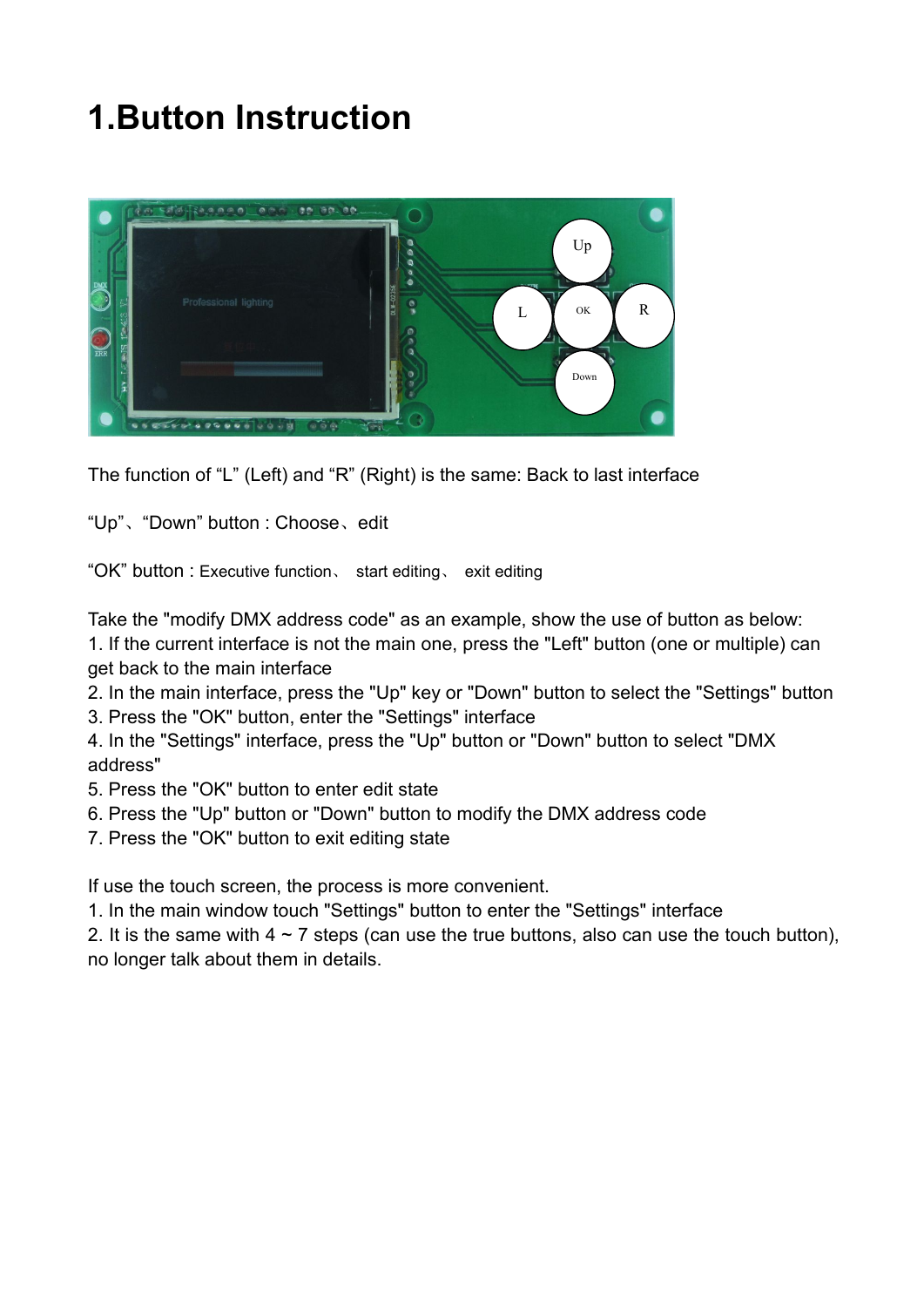# **2.Interface Instruction**

## **Main Interface**



The 3 top right buttons are used for language switching and screen rotation. The corresponding interface instruction of the 4 bottom buttons is as below.

### **Setting Interface**

| <b>Option</b> |            | <b>Instruction</b>                                            |  |
|---------------|------------|---------------------------------------------------------------|--|
| Operation     | <b>DMX</b> | Slave state: Receive the DMX signal from controller or the    |  |
| Mode          | host one   |                                                               |  |
|               | Auto       | Master state: Auto run, and send DMX signal to slave one      |  |
|               |            | Notice: If the lamp is off before, it can't light the lamp by |  |
|               |            | itself. If you need the observe the lamp effect, please light |  |
|               |            | the lamp firs, then enter the auto state.                     |  |
| <b>DMX</b>    | $1 - 51$   | Press the "OK" button to enter edit state. And it chosen the  |  |
| address       | 2          | hundred position, press the "Up" and "Down" button to         |  |
|               |            | change address code. Press "OK" button once again to          |  |
|               |            | select ten position editing. Click "OK" button twice again to |  |
|               |            | select the unit editing. Click again exit editing state.      |  |
| 16<br>CH mode |            | CH17~20 no function                                           |  |
|               | 20         | CH17~20 control the speed (See the channel table)             |  |
| X inversion   | Off        |                                                               |  |
|               | On         |                                                               |  |
| Y inversion   | Off        |                                                               |  |
|               | On         |                                                               |  |
| <b>XY</b>     | Off        |                                                               |  |
| exchange      | On         | Exchange XY channels (Included fine adjustment)               |  |
| XY coder      | On         | Use the coder (optocoupler) to judge whether out of step,     |  |
|               |            | and correct position automatically                            |  |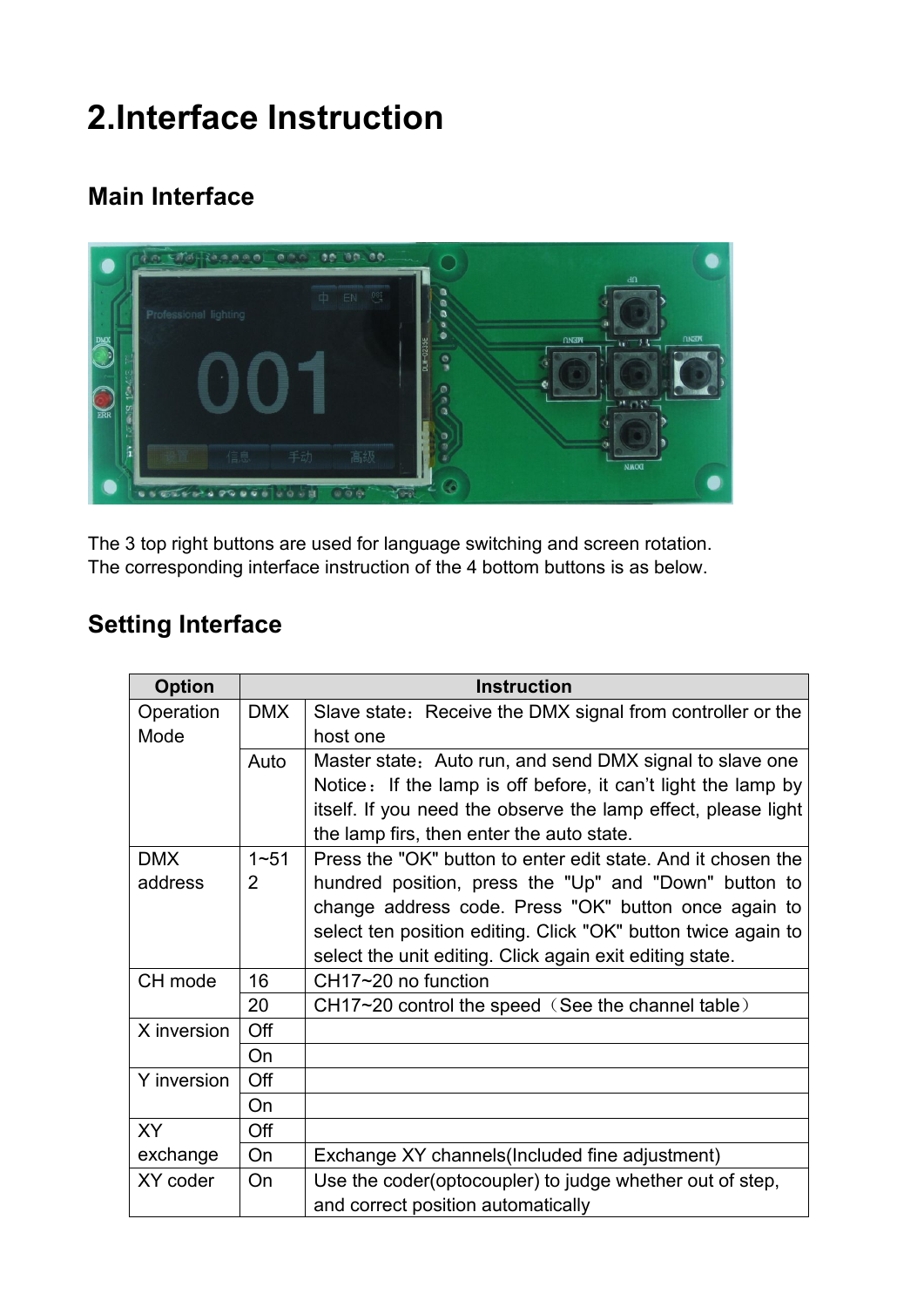| Off<br>Don't use the coder(optocoupler) to correct position<br>According to the original state to continue running<br><b>NO</b><br>DMX<br>Retai<br>signal<br>n<br>Motors return, stop running<br>Reset<br>No operation for 30 seconds, the backlight will be off<br>Screen<br>On<br>Off<br>protection<br>The backlight will be on all the time<br>Off<br>After power on reset directly, bulb doesn't light up(need to<br>Lamp on<br>use the menu or controller to manual light bulb)<br><b>On</b><br>the bulb light successfully, then reset.<br>Default<br>"OK" button again to recover default Settings<br>Settings |  |  |  |  |
|-----------------------------------------------------------------------------------------------------------------------------------------------------------------------------------------------------------------------------------------------------------------------------------------------------------------------------------------------------------------------------------------------------------------------------------------------------------------------------------------------------------------------------------------------------------------------------------------------------------------------|--|--|--|--|
| After power on, bubble light automatically, and to wait on<br>Click "OK" button, see the confirmation dialog box, click                                                                                                                                                                                                                                                                                                                                                                                                                                                                                               |  |  |  |  |
|                                                                                                                                                                                                                                                                                                                                                                                                                                                                                                                                                                                                                       |  |  |  |  |
|                                                                                                                                                                                                                                                                                                                                                                                                                                                                                                                                                                                                                       |  |  |  |  |
|                                                                                                                                                                                                                                                                                                                                                                                                                                                                                                                                                                                                                       |  |  |  |  |
|                                                                                                                                                                                                                                                                                                                                                                                                                                                                                                                                                                                                                       |  |  |  |  |
|                                                                                                                                                                                                                                                                                                                                                                                                                                                                                                                                                                                                                       |  |  |  |  |
|                                                                                                                                                                                                                                                                                                                                                                                                                                                                                                                                                                                                                       |  |  |  |  |
|                                                                                                                                                                                                                                                                                                                                                                                                                                                                                                                                                                                                                       |  |  |  |  |
|                                                                                                                                                                                                                                                                                                                                                                                                                                                                                                                                                                                                                       |  |  |  |  |
|                                                                                                                                                                                                                                                                                                                                                                                                                                                                                                                                                                                                                       |  |  |  |  |
|                                                                                                                                                                                                                                                                                                                                                                                                                                                                                                                                                                                                                       |  |  |  |  |
|                                                                                                                                                                                                                                                                                                                                                                                                                                                                                                                                                                                                                       |  |  |  |  |

### **Information Interface**

| <b>Option</b>              | <b>Instruction</b>                                                                                                                                                                                                                                                                                              |  |  |
|----------------------------|-----------------------------------------------------------------------------------------------------------------------------------------------------------------------------------------------------------------------------------------------------------------------------------------------------------------|--|--|
| Software version           | Current software version                                                                                                                                                                                                                                                                                        |  |  |
| Total usage time           | Total usage time is accurate to minutes                                                                                                                                                                                                                                                                         |  |  |
| Usage time of this<br>time | Usage time of this time is accurate to minutes                                                                                                                                                                                                                                                                  |  |  |
| DMX channel value          | Enter into the son interface from this, shows the numerical and<br>percentage channel value for check                                                                                                                                                                                                           |  |  |
| System error record        | If the red ERR light shine, it means the light has operation error,<br>the details can be view in son interface. After the check, can<br>click "OK" button, the error record will empty<br>Note: Sometimes it's not really the installation problem of hall or<br>optocoupler, but the motor line are reversed. |  |  |

## **Manual Control Interface**

The interface is used to control the current light, not only does not belongs to the slave state (don't receive DMX signal), but also does not belong to the master state (don't send DMX signal).

| <b>Option</b> |           | <b>Instruction</b>                                                                                                                                                                |  |  |
|---------------|-----------|-----------------------------------------------------------------------------------------------------------------------------------------------------------------------------------|--|--|
| Reset         |           | Press the "OK" button, see the confirmation dialog box, click"                                                                                                                    |  |  |
|               |           | OK "button again, enter reset interface, all motor reset                                                                                                                          |  |  |
| Color wheel   | $0 - 255$ | Press the "OK" button to enter edit state. And it chosen the                                                                                                                      |  |  |
| .             | $0 - 255$ | hundred position, press the "Up" and "Down" button to                                                                                                                             |  |  |
| Gobo speed    | $0 - 255$ | change address code. Press "OK" button once again to select<br>ten position editing. Click "OK" button twice again to select<br>the unit editing. Click again exit editing state. |  |  |
| Lamp          | On        |                                                                                                                                                                                   |  |  |
| control       | Off       |                                                                                                                                                                                   |  |  |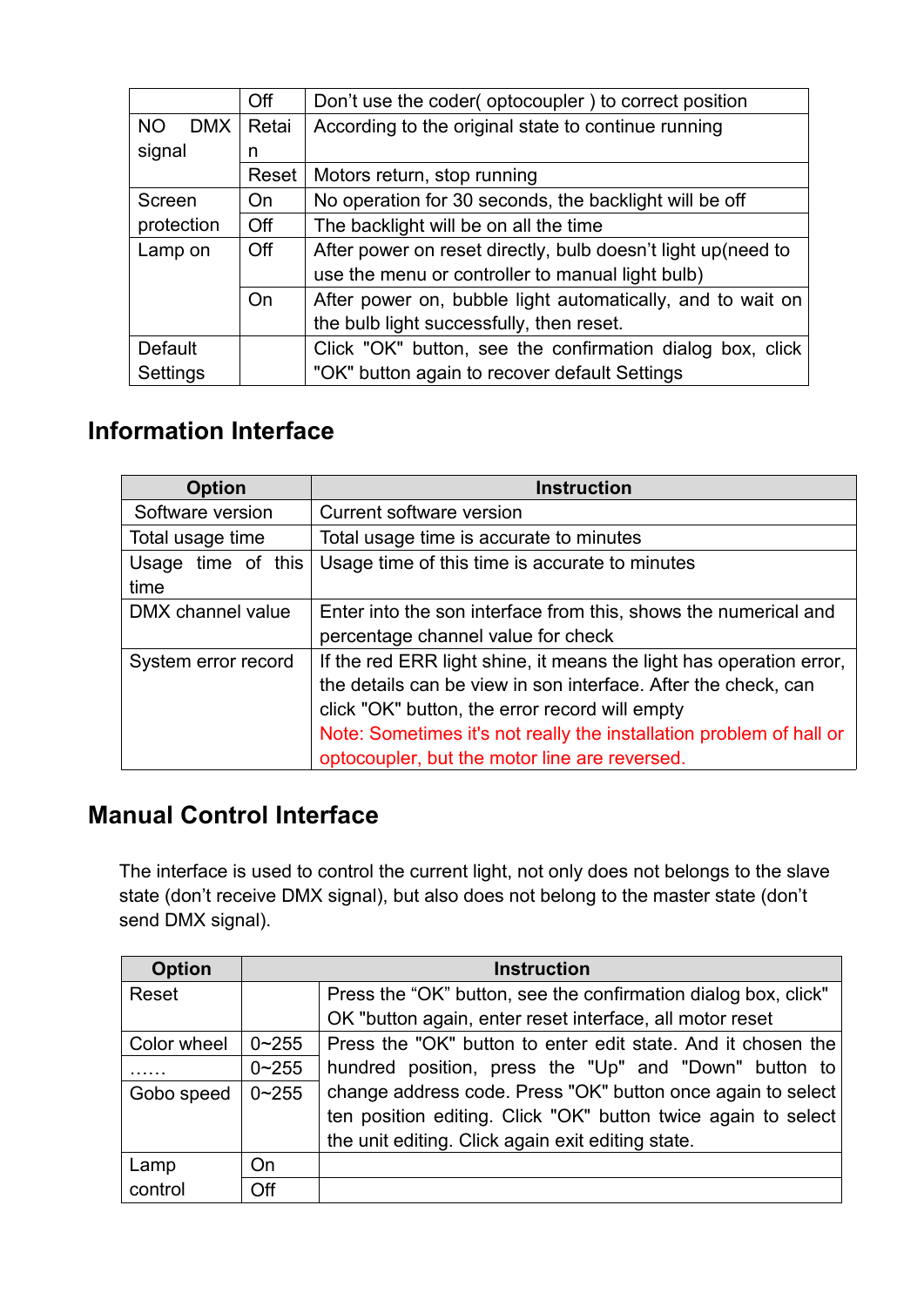### **Advanced Interface**

The password is "up and down up and down". Operation process is: press the "Up" key (appear first "\*"), click again "Down" key (appear the second "\*"), then press the "Up" key (appear third "\*"), click again "Down" key (appear fourth "\*"), and press the "ok" button to verify password.

| <b>Option</b>            | <b>Instruction</b>                                          |  |  |
|--------------------------|-------------------------------------------------------------|--|--|
| Touch                    | Into the calibration interface, according to cross cursor   |  |  |
| screen calibration       | indication to touch the corresponding position, if four     |  |  |
|                          | position to receive the correct data, then complete         |  |  |
|                          | calibration and keep calibration data.                      |  |  |
|                          | If calibration fail, this process will continue cycle down, |  |  |
|                          | can by press the "OK" button at any time to stop            |  |  |
|                          | calibration                                                 |  |  |
| <b>Reset calibration</b> | Enter the son interface, can adjust the X, Y motor reset    |  |  |
|                          | position, to make up for the hardware installation error.   |  |  |
|                          | Be different from the address code and channel value,       |  |  |
|                          | reset calibration does not support unit, ten, hundred       |  |  |
|                          | separate editing, also does not support long press, and     |  |  |
|                          | must be calibrated step by step as 1 for unit.              |  |  |
|                          | Note: please do not do reset calibration when the motor     |  |  |
|                          | is running! If the motors are running, please reset         |  |  |
|                          | calibrate after the motors stop                             |  |  |
|                          | When necessary, please perform a reset operation            |  |  |
|                          | before reset calibration.                                   |  |  |

| <b>CHANN</b>   | <b>CHANNEL MODE</b>               |                                   |  |
|----------------|-----------------------------------|-----------------------------------|--|
| <b>EL</b>      | 16                                | 20                                |  |
|                | <b>COLOUR WHEEL</b>               | <b>COLOUR WHEEL</b>               |  |
| $\overline{2}$ | STOP/STROBE                       | STOP/STROBE                       |  |
| 3              | <b>DIMMER</b>                     | <b>DIMMER</b>                     |  |
| $\overline{4}$ | <b>STATIC GOBO CHANGE</b>         | <b>STATIC GOBO CHANGE</b>         |  |
| 5              | PRISM INSERTION                   | <b>PRISM INSERTION</b>            |  |
| $6\phantom{1}$ | <b>PRISM ROTATION</b>             | <b>PRISM ROTATION</b>             |  |
| $\overline{7}$ | <b>EFFECTS</b><br><b>MOVEMENT</b> | <b>EFFECTS</b><br><b>MOVEMENT</b> |  |
|                | (UNUSED)                          | (UNUSED)                          |  |
| 8              | <b>FROST</b>                      | <b>FROST</b>                      |  |
| 9              | <b>FOCUS</b>                      | <b>FOCUS</b>                      |  |
| 10             | <b>PAN</b>                        | <b>PAN</b>                        |  |
| 11             | <b>PAN FINE</b>                   | <b>PAN FINE</b>                   |  |
| 12             | <b>TILT</b>                       | <b>TILT</b>                       |  |
| 13             | <b>TILT FINE</b>                  | <b>TILT FINE</b>                  |  |
| 14             | <b>FUNCTION (UNUSED)</b>          | <b>FUNCTION (UNUSED)</b>          |  |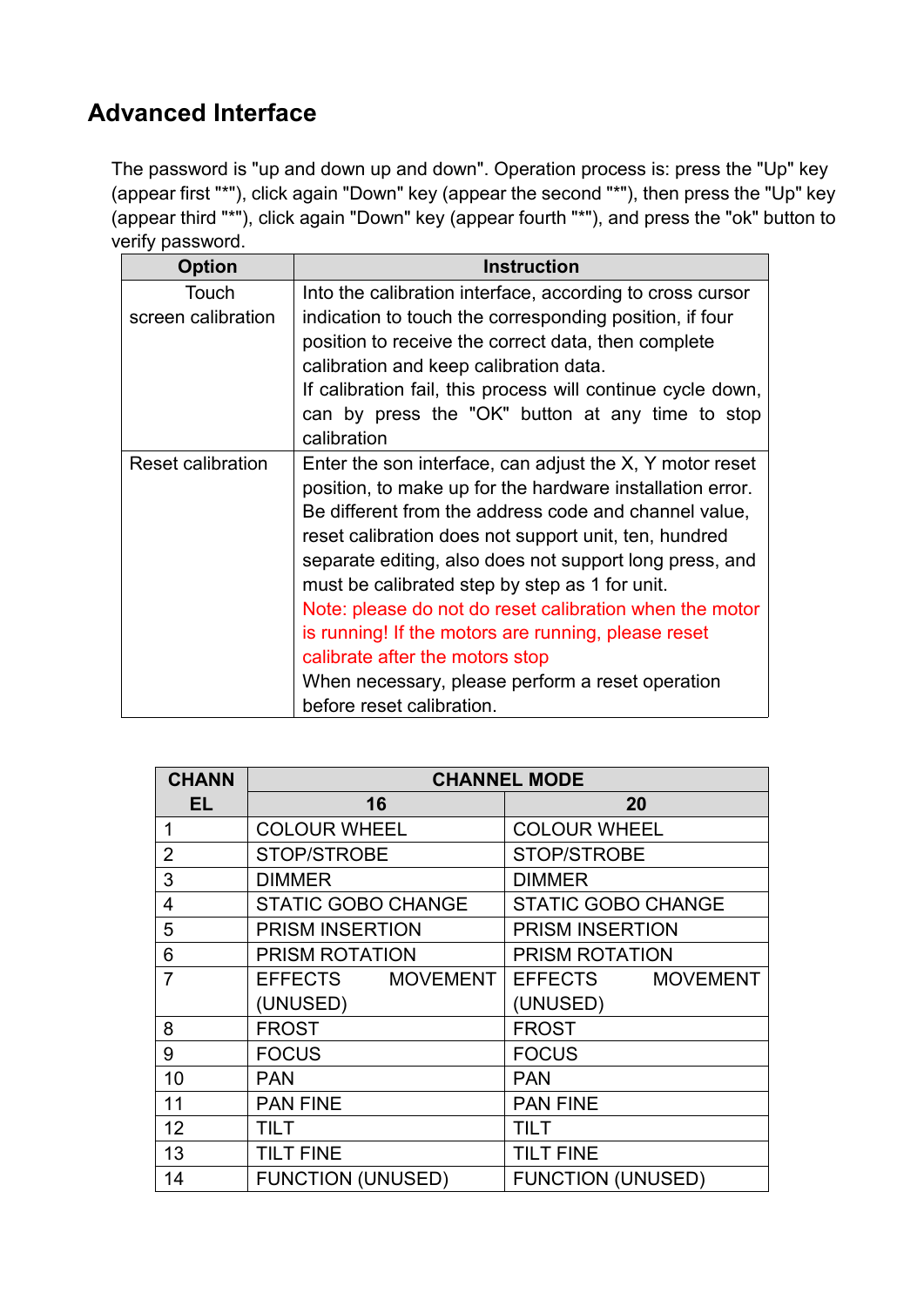| 15 | <b>RESET</b>        | <b>RESET</b>         |
|----|---------------------|----------------------|
| 16 | <b>LAMP CONTROL</b> | <b>LAMP CONTROL</b>  |
| 17 |                     | <b>PAN-TILT TIME</b> |
| 18 | <b>COLOUR TIME</b>  |                      |
| 19 | DIMMER-PRISM-FROST  |                      |
|    |                     | <b>TIME</b>          |
| 20 |                     | <b>GOBO TIME</b>     |

#### **COLOUR WHEEL - channel 1**



| <b>BIT</b> | <b>EFFECT</b>                 | <b>Remarks</b>                      |
|------------|-------------------------------|-------------------------------------|
| 255        | <b>FAST ROTATION</b>          |                                     |
| .          |                               |                                     |
| 150        | <b>SLOW ROTATION</b>          |                                     |
| 145        | <b>BLUE + WHITE</b>           | In order to facilitate the memory,  |
| 140        | <b>BLUE</b>                   | color value is always a multiple of |
| 135        | <b>CTB 8000 + BLUE</b>        | 5.                                  |
| 130        | <b>CTB 8000</b>               | Color ratio can be adjusted, such   |
| 125        | CTO 190 + CTB 8000            | as: when numerical is 5, white      |
| 120        | <b>CTO 190</b>                | 50% red 50%, if the value is 4,     |
| 115        | CTO 260 + CTO 190             | white 60% red 40%; If the value is  |
| 110        | <b>CTO 260</b>                | 6, white 40% red 60%                |
| 105        | $CYAN + CTO 260$              |                                     |
| 100        | <b>CYAN</b>                   |                                     |
| 95         | <b>MAGENTA + CYAN</b>         |                                     |
| 90         | <b>MAGENTA</b>                |                                     |
| 85         | <b>YELLOW + MAGENTA</b>       |                                     |
| 80         | <b>YELLOW</b>                 |                                     |
| 75         | <b>PINK + YELLOW</b>          |                                     |
| 70         | <b>PINK</b>                   |                                     |
| 65         | LAVENDER + PINK               |                                     |
| 60         | <b>LAVENDER</b>               |                                     |
| 55         | <b>LIGHT GREEN + LAVENDER</b> |                                     |
| 50         | <b>LIGHT GREEN</b>            |                                     |
| 45         | <b>GREEN + LIGHT GREEN</b>    |                                     |
| 40         | <b>GREEN</b>                  |                                     |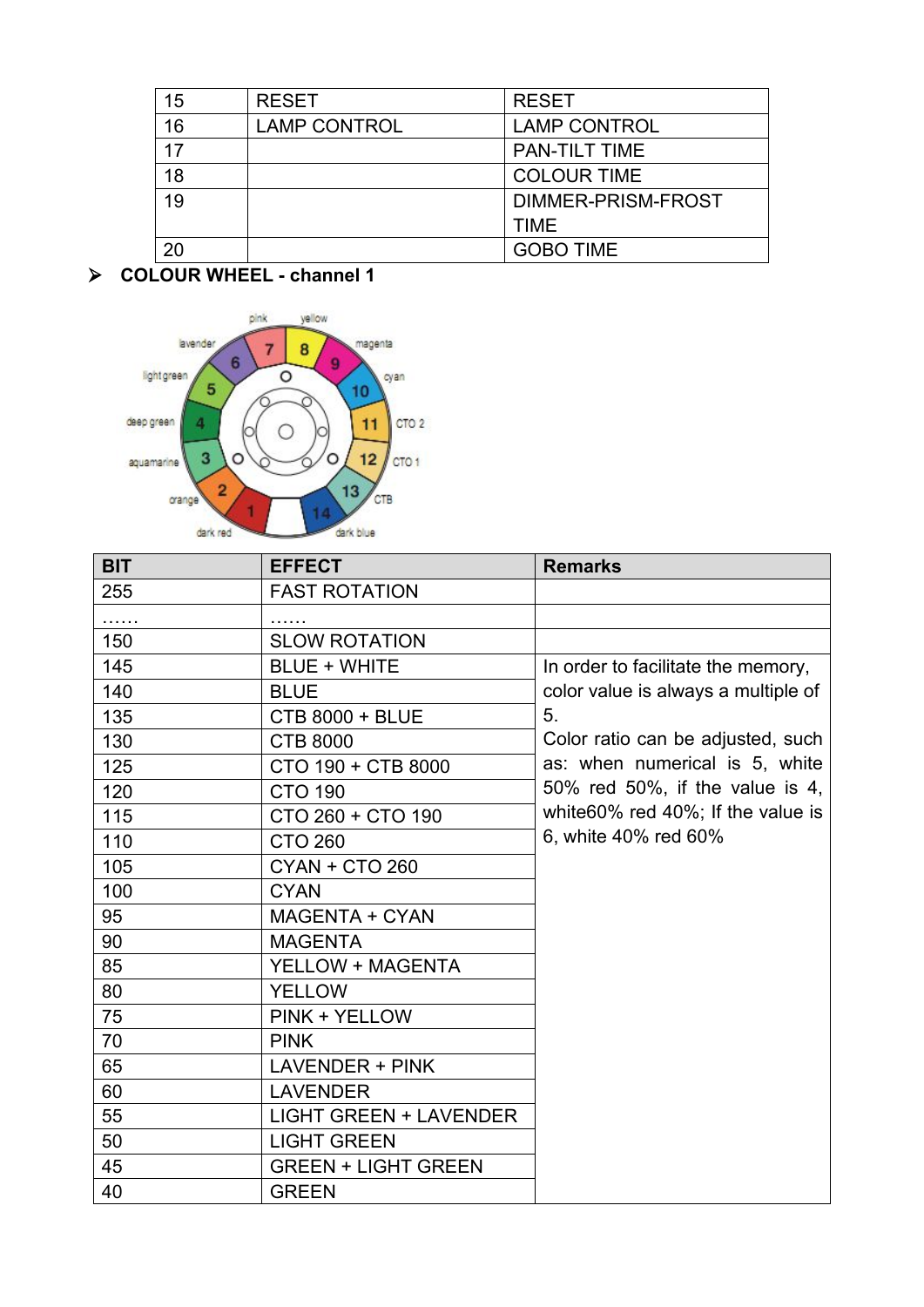| 35 | <b>AQUAMARINE + GREEN</b>  |
|----|----------------------------|
| 30 | <b>AQUAMARINE</b>          |
| 25 | <b>ORANGE + AQUAMARINE</b> |
| 20 | <b>ORANGE</b>              |
| 15 | <b>RED + ORANGE</b>        |
| 10 | <b>RFD</b>                 |
| 5  | WHITE + RED                |
|    | <b>WHITE</b>               |

#### **STOP/STOBE - channel 2**

| <b>BIT</b>     | <b>EFFECT</b>               | <b>Remarks</b> |    |        |
|----------------|-----------------------------|----------------|----|--------|
| 252-255        | <b>OPEN</b>                 | Controlled     | by | dimmer |
|                |                             | channel        |    |        |
| 239-251        | <b>RANDOM FAST STROBE</b>   |                |    |        |
| 226-238        | <b>RANDOM MEDIUM STROBE</b> |                |    |        |
| 213-225        | <b>RANDOM SLOW STROBE</b>   |                |    |        |
| 208-212        | <b>OPEN</b>                 | Controlled     | by | dimmer |
|                |                             | channel        |    |        |
| 207            | <b>FAST PULSATION</b>       |                |    |        |
|                |                             |                |    |        |
| 108            | <b>SLOW PULSATION</b>       |                |    |        |
| 104-107        | <b>OPEN</b>                 | Controlled     | by | dimmer |
|                |                             | channel        |    |        |
| 103            | <b>FAST STROBE</b>          |                |    |        |
| .              |                             |                |    |        |
| $\overline{4}$ | <b>SLOW STROBE</b>          |                |    |        |
| $0 - 3$        | <b>CLOSED</b>               |                |    |        |

#### **DIMMER - channel 3**

| <b>BIT</b> | <b>EFFECT</b> | <b>Remarks</b> |
|------------|---------------|----------------|
| 255        | $100\%$       |                |
| .          | .             |                |
|            | ١%            |                |

#### **STATIC GOBO CHANGE - channel 4**

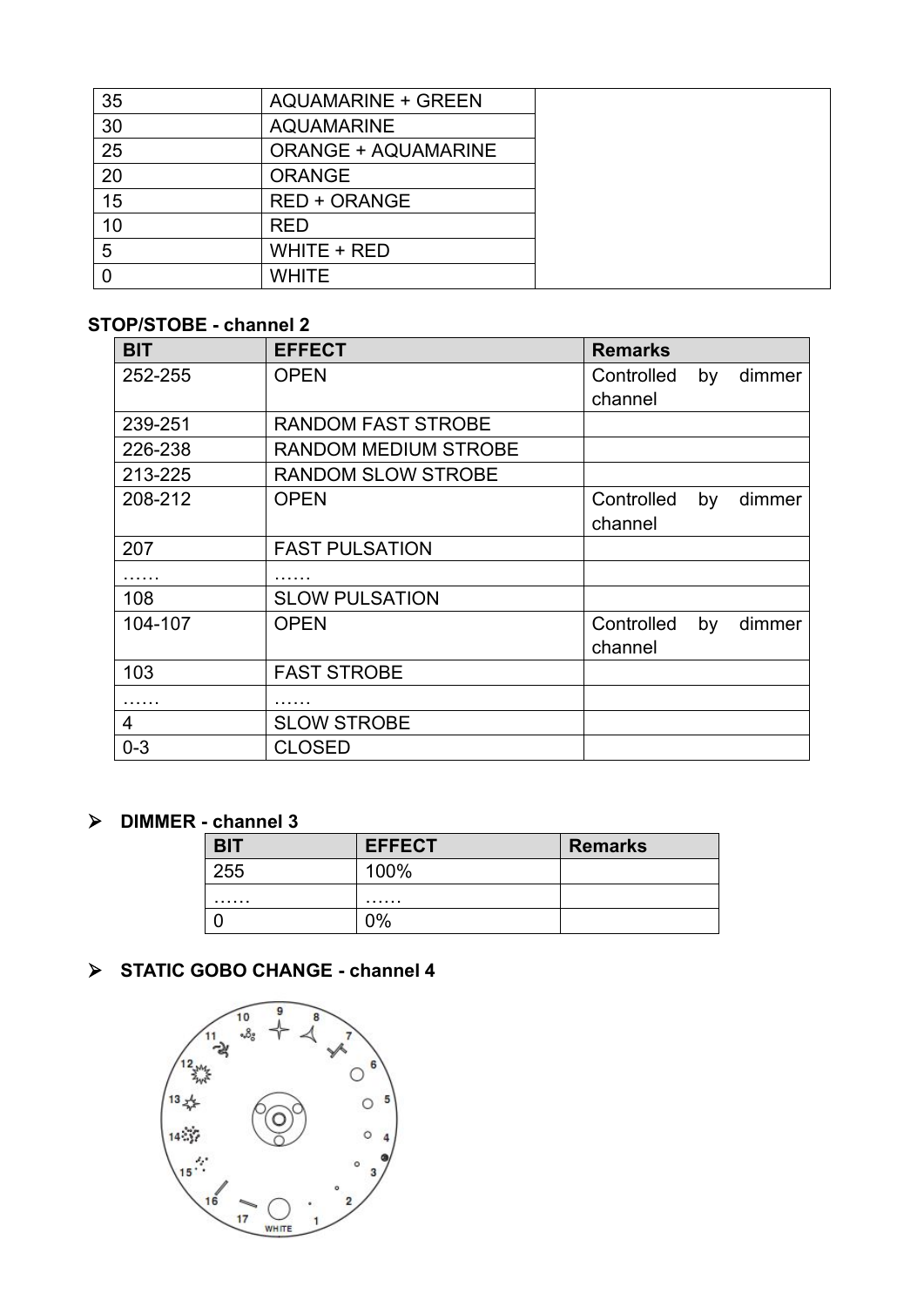| <b>BIT</b>  | <b>EFFECT</b>                   | <b>Remarks</b>      |
|-------------|---------------------------------|---------------------|
| 255         | GOBO 17 SHAKE, FAST SPEED       | Every 5 values is   |
| .           |                                 | corresponding to a  |
| 251         | GOBO 17 SHAKE, SLOW SPEED       | gobo                |
| 250         | GOBO 16 SHAKE, FAST SPEED       |                     |
| .           |                                 |                     |
| 246         | GOBO 16 SHAKE, SLOW SPEED       |                     |
| .           | .                               |                     |
| 180         | <b>GOBO 2 SHAKE, FAST SPEED</b> |                     |
| .           |                                 |                     |
| 176         | GOBO 2 SHAKE, SLOW SPEED        |                     |
| 175         | <b>GOBO 1 SHAKE, FAST SPEED</b> |                     |
| .           | .                               |                     |
| 171         | GOBO 1 SHAKE, SLOW SPEED        |                     |
| 170         | <b>FAST ROTATION</b>            |                     |
| .           |                                 |                     |
| 135         | <b>SLOW ROTATION</b>            |                     |
| 130-134     | <b>STOP</b>                     |                     |
| 129         | <b>SLOW ROTATION</b>            |                     |
| .           |                                 |                     |
| 90          | <b>FAST ROTATION</b>            |                     |
| 85          | <b>GOBO 17</b>                  | The value is always |
| 80          | GOBO <sub>16</sub>              | multiple of 5       |
| 75          | <b>GOBO 15</b>                  |                     |
| 70          | <b>GOBO 14</b>                  |                     |
| 65          | GOBO <sub>13</sub>              |                     |
| 60          | <b>GOBO 12</b>                  |                     |
| 55          | <b>GOBO 11</b>                  |                     |
| 50          | GOBO <sub>10</sub>              |                     |
| 45          | GOBO <sub>9</sub>               |                     |
| 40          | GOBO <sub>8</sub>               |                     |
| 35          | GOBO <sub>7</sub>               |                     |
| 30          | GOBO <sub>6</sub>               |                     |
| 25          | GOBO <sub>5</sub>               |                     |
| 20          | GOBO <sub>4</sub>               |                     |
| 15          | GOBO <sub>3</sub>               |                     |
| 10          | GOBO <sub>2</sub>               |                     |
| $\sqrt{5}$  | GOBO <sub>1</sub>               |                     |
| $\mathbf 0$ | <b>WHITE</b>                    |                     |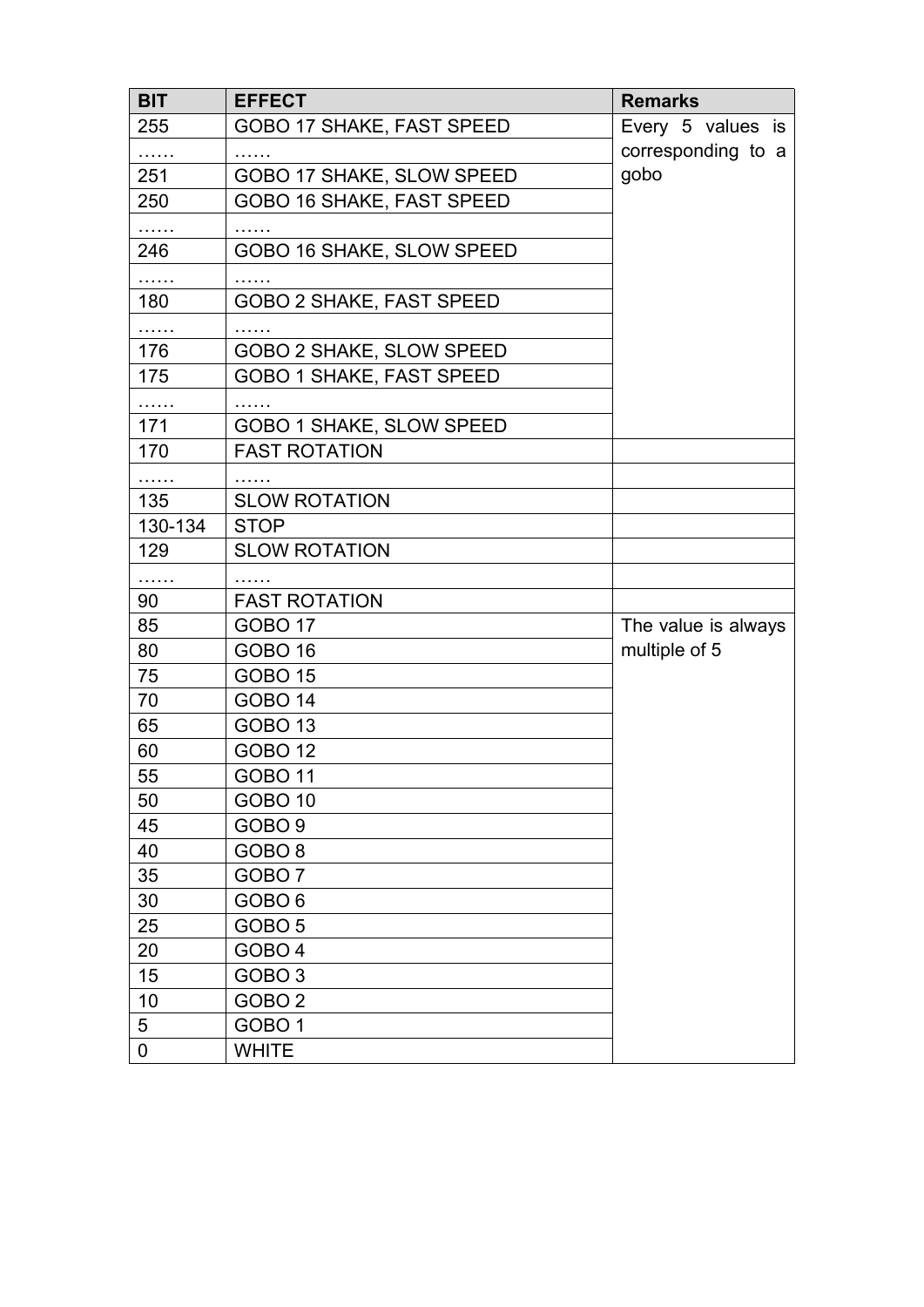#### **PRISM INSERTION - channel 5**

| <b>BIT</b>    | <b>EFFECT</b>         | <b>Remarks</b> |
|---------------|-----------------------|----------------|
| 128-255       | <b>PRISM INSERTED</b> |                |
| $\vert$ 0-127 | <b>PRISM EXCLUDED</b> |                |

#### **PRISM ROTATION - channel 6**

| <b>BIT</b> | <b>EFFECT</b>        | <b>Remarks</b> |
|------------|----------------------|----------------|
| 255        | <b>FAST ROTATION</b> |                |
| .          | .                    |                |
| 193        | <b>SLOW ROTATION</b> |                |
| 191-192    | <b>STOP</b>          |                |
| 190        | <b>SLOW ROTATION</b> |                |
| .          | .                    |                |
| 128        | <b>FAST ROTATION</b> |                |
| $0 - 127$  | <b>POSITION</b>      |                |

#### **EFFECTS MOVEMENT - channel 7 (NOUSED)**

#### **FROST - channel 8**

| <b>BIT</b> | <b>EFFECT</b>         | <b>Remarks</b> |
|------------|-----------------------|----------------|
| 128-255    | FROST INSERTED        |                |
| ∣ 0-127    | <b>FROST EXCLUDED</b> |                |

#### **FOCUS - channel 9**

| BIT | <b>EFFECT</b> | <b>Remarks</b> |
|-----|---------------|----------------|
| 255 | Focus 100%    |                |
| .   | .             |                |
|     | Focus 0%      |                |

#### **PAN - channel 10**

(Omit)

- **PAN FINE - channel 11** (Omit)
- **TILT - channel 12** (Omit)
- **TILT FINE - channel 13** (Omit)

**FUNCTION - channel 14 (NOUSED)**